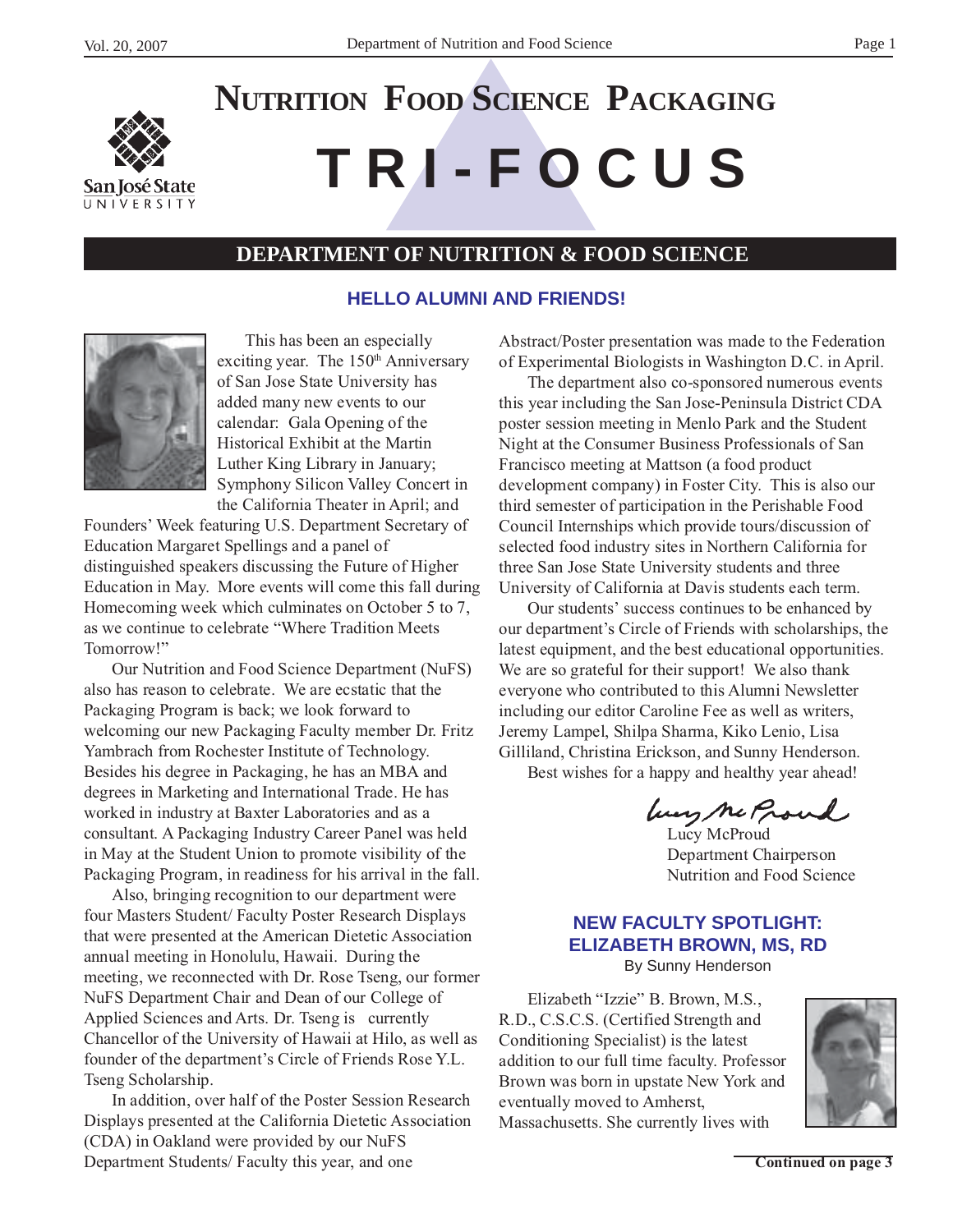# **FACULTY EXCELLENCE: JUST A "FEW" HIGHLIGHTS**

#### **Accomplished Author**

**Kathy Sucher** coauthored a new medical nutrition therapy textbook entitled *Nutrition Therapy and Pathophysiology* which was published last fall. The 5th edition of her *Food and Culture* book will be available soon.

#### **Local Research Poster Presentations**

**Lucy McProud** coordinated the Poster Session at the San Jose Peninsula District of the California Dietetic Association October meeting, where she and her advisees presented 6 posters. Other faculty and their advisee presentations included: **Marjorie Freedman** with four posters; **Clarie Hollenbeck** with six posters; **Nancy Lu** with one poster; **Kathy Sucher** with seven posters; and **Ashwini Wagel** with two posters.

#### **National and State Research Presentations**

**Marjorie Freedman** and her graduate advisees were selected to present one poster at the California Child Obesity Conference; two posters at the annual Society for Nutrition Education Meeting; and six posters at the annual CDA meeting.

**Clarie Hollenbeck** and his graduate advisees were selected to present four posters at the annual American Dietetic Association (ADA) meeting in September and six posters at the California Dietetic Association (CDA) Annual Meeting in April.

**Kathy Sucher** and her graduate advisee presented one abstract at the annual ADA meeting in September and one abstract at the annual CDA Meeting in April.

**Lucy McProud** and her graduate advisees presented one abstract and poster at the annual ADA meeting in September and two abstracts and posters at the CDA Annual Meeting in April.

**Nancy Lu** and her graduate advisee presented an abstract and poster at The Federation of Biologists FASEB meeting in April.

#### **Grand Grantees**

**Marjorie Freedman** received a Santa Clara County Department of Public Health, "STEPS to a Healthier US," and a Kaiser Permanente San Jose Community Benefit Grant as part of the Healthy San Jose State 2010 initiative.

**Kathy Sucher** received a \$1448 California State Lottery Grant for professional development.

#### **Awards**

**Ashwini Wagle** was chosen by the Student Nutrition Club to receive the 2007 "Professor of the Year" award.

**Caroline Fee** was honored with the Student Nutrition Club 2007 Part Time "Professor of the Year" award.

#### **Savvy Speakers**

**Elizabeth Brown** spoke to high school and college coaches at the US Rowing annual convention on "Identifying Athletes with Disordered Eating Behaviors and What to Do About It."

**Caroline Fee** presented a lecture on "Cross Cultural Communication in Healthcare Settings" to students in the Physician Assistant Program at Stanford University.

**Marjorie Freedman** kicked off Healthy San Jose State 2010 with a Healthy Campus Summit in March, and was involved with numerous community organizations and events including the Santa Clara County Board of Education "Fit for Learning" Task Force.

**Kathy Sucher** spoke on the use of Electronic Portfolios to the Dietetic Educators of Practitioners Group of the American Dietetic Association in March in Pacific Grove.

**Ashwini Wagle** appeared on KTEH San Francisco and spoke on "Eating Habits Among Students at SJSU," and gave numerous presentations including "The Importance and Benefits of Healthy Eating" to the El Camino Hospital Foundation.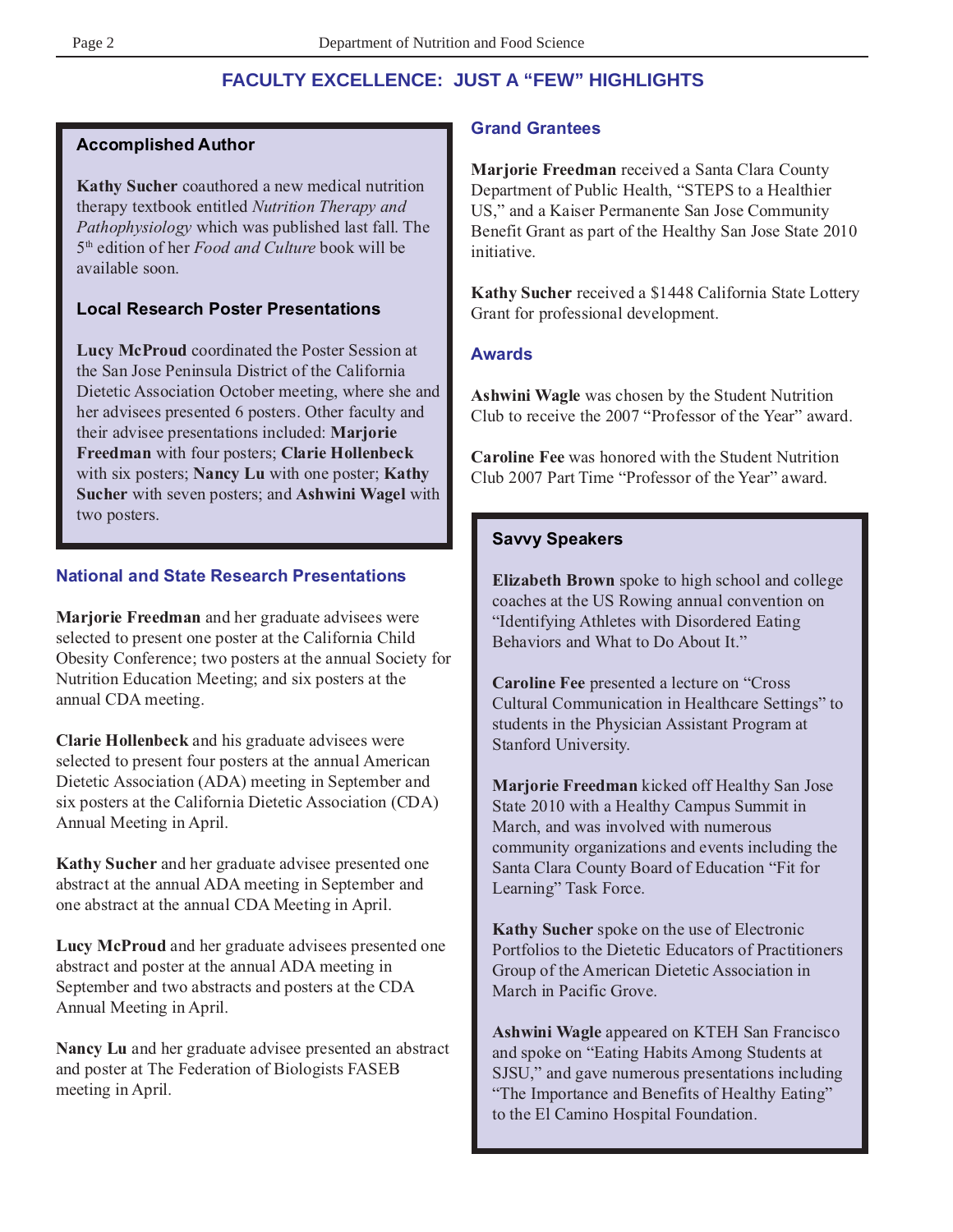#### "New Faculty Spotlight" continued from page 1

her husband, Charles Griffin, and two children, Gabriella (4) and Juliana (2), in Oakland. (Those of us who commute can appreciate her efforts to be here.)

Elizabeth comes to us with an array of experiences and education. Her college education began at Rawlin's in Winterpark, FL, where she earned a B.A. in philosophy and education. She then pursued her M.S. in exercise physiology at Springfield College in Massachusetts. Next on the list, was Immaculata University in PN, where she was part of a nutrition and dietetics program, which prepared her for an internship at the University of Pennsylvania Hospital.

She is currently a member of the American Dietetic Association, American College of Sports Medicine, and the National Strength and Conditioning Association. She has achieved multiple awards and honors including the Kappa Omicron Nu Honors Society. She has also served as a presenter at the US Rowing National Convention (1996 & 2006), wrote a chapter for a nursing school textbook at the University of Pennsylvania, and has

contributed articles to the Masters Rowing Association Newsletter.

You may have noticed the word "rowing" a couple of times, and there is good reason. Professor Brown comes to us with 26 years of rowing experience. It has taken her to the World University Games in Germany in 1989, as part of the U.S. Rowing Team; earned her a silver medal at the Pan American Games in Argentina in 1995; and earned her a spot on the 1996 selection team (tryouts) for the Olympics, where her team placed  $4<sup>th</sup>$ . Yes, it's all pretty impressive. She still races in Boston, once a year, at the Head of the Charles Regatta, and has coached at Mount Holyoke College and Temple University.

Professor Brown teaches Physical Fitness and Nutrition, Nutrition for Sport, and Eating Disorders & Nutrition Therapy. As a professor, Elizabeth enjoys taking the hearsay of nutrition and dispelling those myths with the science of nutrition. She's excited by that "light bulb effect," which is when students are able to learn information and apply it in personal terms.

We are, indeed fortunate to have Professor Brown as our newest faculty member and welcome her with open arms.

#### **"BEHIND THE SCENES" HEROS** by Christina Erickson

**Xuan Duong Francis** has been working as our Department Coordinator for what she states have been 3 wonderful years. She graduated with a BS in Biological Sciences and a minor in Chemistry. During college, she worked five part time jobs at the same time! These included working for the HP Pavilion Ticket Office, San Jose Symphony, and on a NASA Grant Research Project for the SJSU Biology Department.

Xuan's day is busy right from the start, but with help from student assistants Rochelle Williams and Sarah Milburn, she keeps the office moving along. Xuan really enjoys working for the Nutrition and Food Science Department and feels that the best part of her job is having the satisfaction of resolving complex problems. She claims that it is even better when she can make someone's day by lifting a burden off their shoulders.

Xuan knows a good job when she sees one. "This is my  $10<sup>th</sup>$  job experience and what I find most different about working with the Department of Nutrition and Food Science is the appreciation I have been given for the job I do. I can openly say that it is not everywhere

a person feels appreciated and is able to be in an educational environment."

There are some things that you may not know about Xuan: She has a very expressive dog she calls Klein-dog; she describes



her husband Brian as the sweetest husband a girl could ever dream of; and she has a little sister, 16 years her junior, with whom she is very close. In her spare time, she collects piggy banks and heart-shaped tinker boxes.

Since Xuan knows how things work behind the scenes, students might benefit from her advice. "Keep a copy of all of your academic records (i.e. candidacy and major advising forms). Try your very best not to miss any class; your instructor will know if you do. Be considerate, reasonable, and professional at all times; it is good practice for the professional work force you will be entering."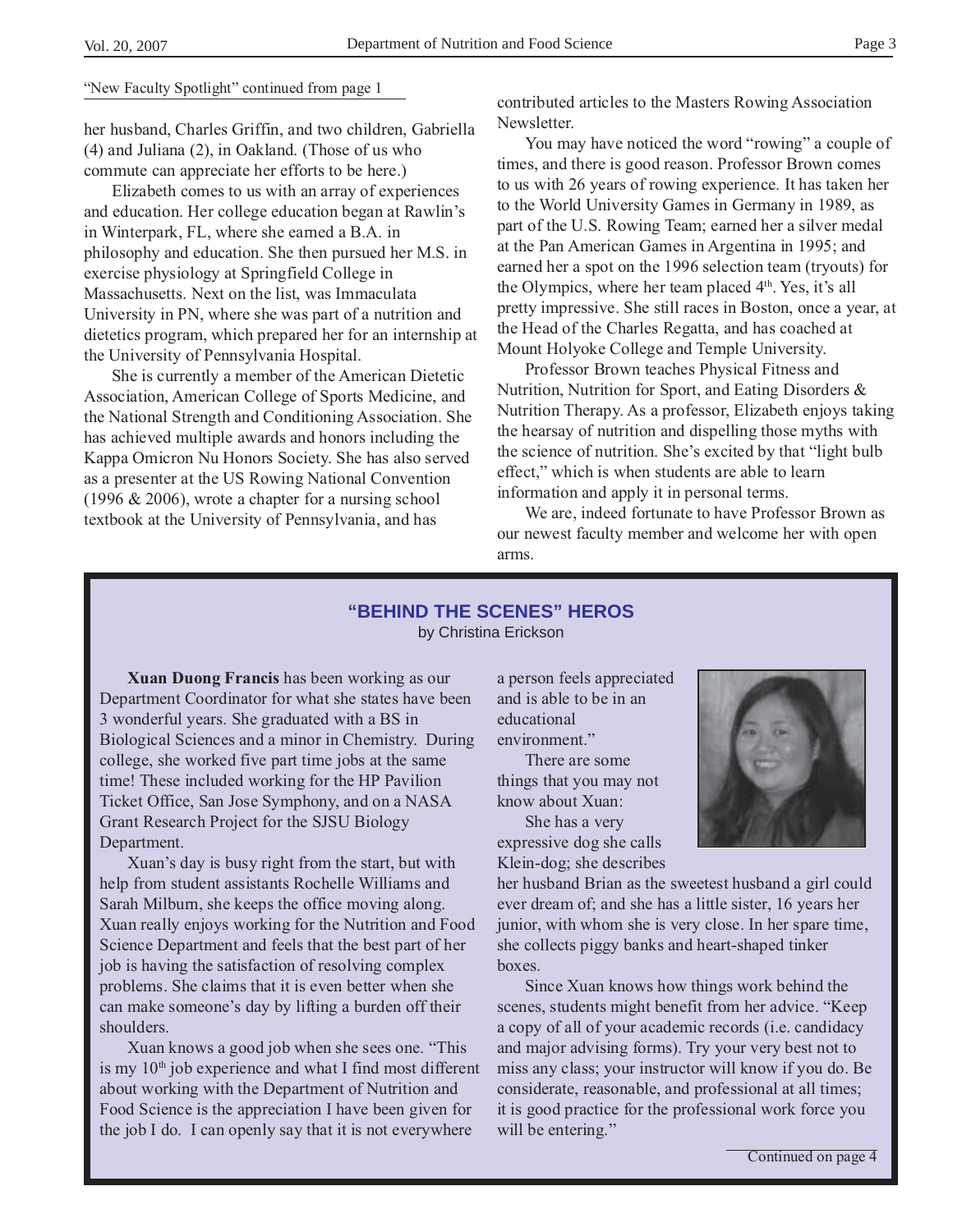"Behind the Scenes" continued from page 3

**Amanda Hilty** is another unsung hero of the NuFS Department. She has been working for the department since June of 2004. When asked to describe her typical day, Amanda declares, "There is no such thing! Everyday is different, and it definitely depends on the time of year." Her work includes money management for the department



and foundation accounts, scholarships, procurement, tech issues, assisting graduate and undergraduate students, and anything else thrown her way.

Amanda loves the fact that she can make this job what she wants and that there is the possibility of growth. She likes the interaction with so many different people, but considers it also one of the job's challenges. One thing that she does not like about her job is, "the constant changes and upgrades to PeopleSoft."

Even though she may be one of the staff, Amanda understands the life of a student. She graduated from Sonoma State in 2002 where she was very involved on campus and was the Commencement Speaker at graduation. In the past few years while working full time for the NuFS Department, Amanda also worked on a Masters in History at SJSU, which she has just completed. When she is not working hard for the department or on her own education, Amanda somehow finds time to spend with her older sister and nieces in Milpitas, reading as much as she can, watching hockey, and running.

Amanda wants students to remember there is more that goes on at a university than just classes; it can be difficult for students to "appreciate the constant balance between meeting demands of hundreds of individual students AND the many other official tasks that must be completed to ensure the department runs smoothly."

Thank you Xuan and Amanda, for all your hard work!

#### **SALUTE TO THE STARS 2007**

By Jeremy Lampel

The San Jose State University College of Applied Sciences and Arts held its Dean's Awards Reception, "Salute to the Stars" on May 7<sup>th</sup> in the Barrett Ballroom. Barbara Conry, Acting Dean of the College of Applied Sciences and Arts, kicked off the ceremony with introductions and a tribute to former Dean, Inger Sagatun-Edwards.

Awards began with the presentation of the Dean's Undergraduate Scholarships. Recipients of these prestigious awards represent outstanding accomplishment of scholarship and service. Dietetics student, Luisa Garrett, received one of these esteemed awards for her well-rounded experience and academic achievement.

Research and Thesis Awards were presented next. Outstanding Graduate Research award was presented to Xiaoyan Xiong for her thesis: *The Optimal Requirement*



Say Cheese! Phyllis Simpkins (center) is flanked by Lucy McProud and Caroline Fee.

*of Essential Amino Acids and Its Efficacy in the C. Elegans Maintenance Medium*. Dr. Nancy Lu was her research advisor. Kerry White received a grant for her thesis: *Prevalence of Child Malnutrition in the Sofala Province of Mozambique: A comparison of the Composite Index of Anthropometric Failure with the Conventional Index.* Jamie Kubota also received a grant for her thesis:

*The effect of a 5-Week Cooking/ Nutrition Education Course on the Eating Habits/Dietary Intake of College Students*. Dr. Clarie Hollenbeck is the research advisor for both Kerry and Jamie's projects.

The San Jose State University Alumni Association Scholarships were then awarded. Our very own Luisa Garrett walked away with one for her high academic achievement, outstanding



Luisa Garrett

accomplishments in scholarship, and community service. That's two for Luisa! Way to go!

To complete the star filled event, Stephanie Brooks, MS, 1996, received the prestigious Distinguished Alumni Award, and Phyllis Simpkins, BA, 1946, was honored with the Dean's Community Award (see article on page 5). Congratulations to all of the award recipients. You make us proud!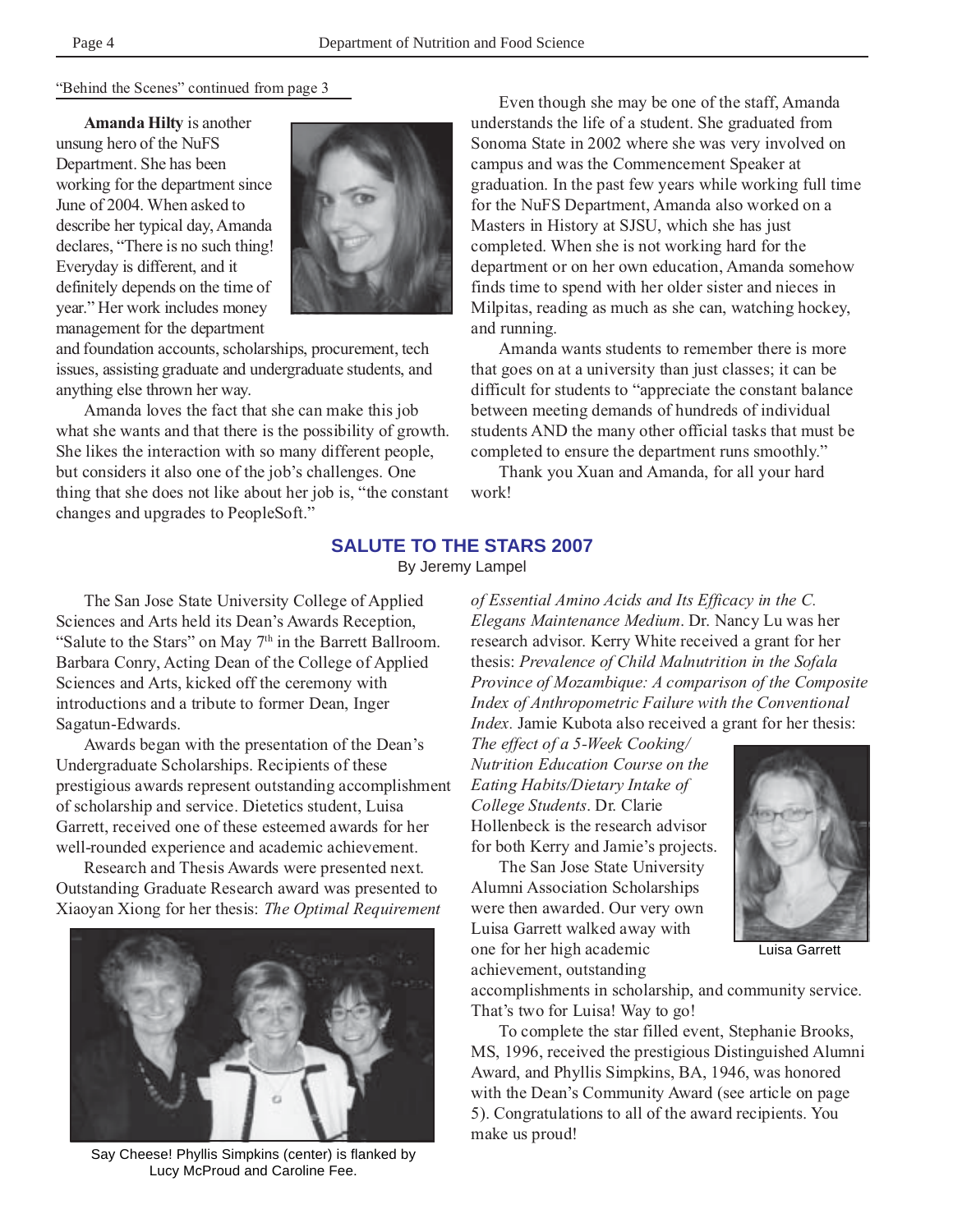## **PHYLLIS SIMPKINS RECEIVES THE 2007 COLLEGE OF APPLIED SCIENCES AND ARTS (CASA) DEAN'S COMMUNITY AWARD**

The CASA Dean's Community Award is presented annually to an individual who is a community leader and visionary activist that has demonstrated extraordinary

support for CASA's values of excellence in education.

Think Vision, Think Activist, Think Commitment,

#### **Think Phyllis Simpkins**

Phyllis Simpkins' contributions to SJSU and the community it serves are legendary. After graduating from SJSU in 1946, she married her high school sweetheart and fellow alum Alan Simpkins'48. They were married for 51 years. After Alan died in 1997, Phyllis continued their legacy of philanthropy and service.

A broad range of university programs have benefited from Phyllis's vision and ongoing commitment including: Spartan Athletics, the SJSU Band, the Phyllis F. Simpkins International House, and the Department of Nutrition and Food Science, to name a few. Phyllis has also provided leadership to the university as President of SJSU Alumni Association, President of SJSU Spartan Foundation, and

SJSU President's Advisory Board member.

Her energy is boundless and infectious. Phyllis not only gives financial support to her many philanthropic

> projects, but also does fundraising herself and is totally involved with the planning and execution. In fact, there are three buildings on campus that Phyllis was instrumental in founding: the Simpkins Stadium Center, the Phyllis F. Simpkins International House, and the Alan B. Simpkins Intercollegiate Athletic Administration Building.

> In recognition of her extraordinary accomplishments, Phyllis has received numerous awards including the SJSU College of Applied Sciences and Arts Distinguished

Alumna Award and the SJSU Tower Award. Phyllis also received California State University's highest award: CSU Honorary Doctor of Humane Letters degree in 1996.

In addition to spending time with her daughter Diane, sons Bob and Bill, her 7 grandchildren, and many friends, Phyllis continues her active involvement at SJSU with her many existing projects and an eye to future ones.

# **DISTINGUISHED ALUMNA OF THE YEAR, STEPHANIE BROOKS, MS, 1996**



Stephanie Brook's vision and entrepreneurial spirit have been the cornerstone of her extraordinary accomplishments. In 1994, she founded her own nutrition consulting company, *Bay Area Nutrition*. As

CEO, and principal, she led the expansion of the company and has provided many of the department's registered dietitian alumni with nutrition consulting employment.

Stephanie is a much sought after speaker for corporations, organizations, and the media. She is especially recognized for her expertise and experience working with eating disordered clients and is the author of many articles. Stephanie has received numerous awards for excellence including: "Young Dietitian of the Year in 2002 and Excellence in Private Practice in 2003 from the California and American Dietetic Associations.

Stephanie is a remarkable role model for students who seek a career in private practice. The Department of Nutrition and Food Science is truly honored to have Stephanie as an alumna who has provided inspiration for our students and is revered as a leader in the field of nutrition consultation and practice.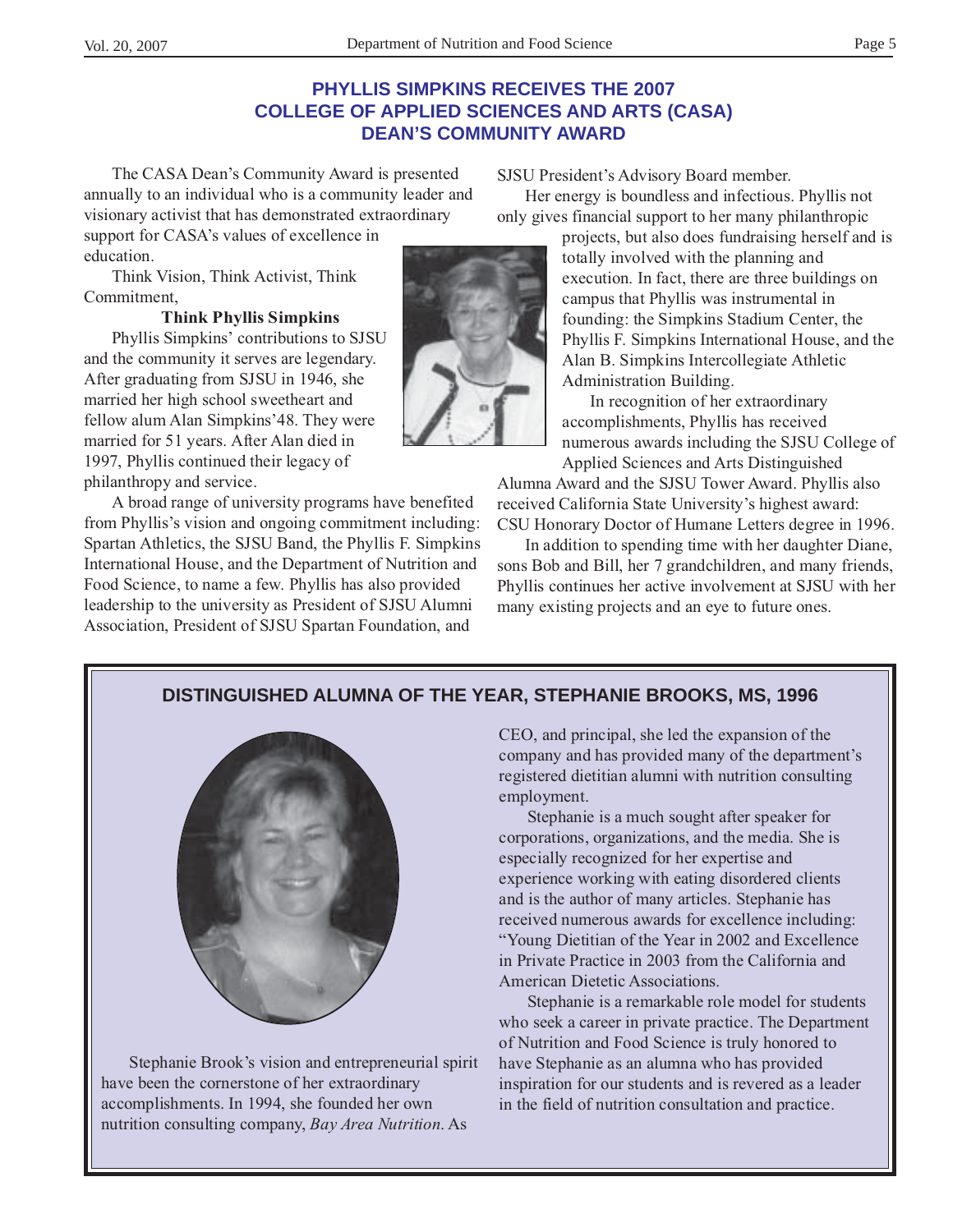## **ALUMNI SIGHTINGS – OUR CHICKENS RULE THE ROOST**

*Baby chickadees*: **Caroline Spinali MS '03** proudly announces the addition of a second son Logan who was hatched November 15, 2006. Also, arriving last November to **Kimberly Whelen BS '02** was her first hatchling, a son Evren.

*Taking wing*: **Tracy Sirota MS '98** reports after 5 years working as a dietitian, she has decided to change her career path. She is doing a masters degree in nursing at UCSF and will be a nurse practitioner in a couple of years. **Peggy (Margaret) Swearingen Steele BS '87** is now Project Manager, Fresh Dairy, for Danisco USA, Inc. She sends news of her company's product development contest: the 2007 Knowledge Award Program that supports innovation to food science challenges. She hopes to involve food science students in our very own department.

*Roaming the range*: **Tracy Beeman MS '96** has moved to Austin, TX and is in the process of starting her own business, using her dietetics background. **Lakshmi Sridher MS '03** has settled down in Portland OR, and her son has started to spread his wings at preschool. She is also contemplating spreading her wings to pursue a dietetic internship. **Maryann Hillebrand Lutols BS '88** has returned from her roost in Switzerland, where she used her food science background while working with chocolate.

**Leta Frye Hayden MS '94 (Gerontology)** writes of her volunteer work at the Katrina Disaster, as well as raising a yellow lab and training her to be a wheelchair assistance dog. Now, Leta says she is ready to travel again with trips planned to South Africa and India. **Judith Shallberger BA '76** (**Humanities/Arts)** and beloved former Department Technician also reports about planning new trips, writing poetry and resuming her artistic pursuits.

**Nancy Jacobson MS '06** sends her latest news: She obtained her Certified Diabetic Educator (CDE) in May and is working in Pediatrics at Kaiser, Santa Clara and at Camino Medical Group, where she teaches classes to adults on diabetes care and heart healthy diets. **Stephanie Brooks MS '96** has sent word that her consulting company Bay Area Nutrition is opening a new office in Palo Alto. There, clients can find RD consultation in areas of disordered eating, sports nutrition, diabetes, vegetarianism, and cardiovascular disease.

*Flying the coop*: After teaching Nutrition and World Hunger three years for the department, **Dahlia** **Pearlman MS '96** has decided to pursue a new job as a Research Associate doing nutrition studies for SPHERA, located in Los Altos. She will be greatly missed by students and faculty alike. **Susan McCloud** MS '81 can be found scratching the ground in her new barnyard located in Long Beach, Washington. After living in Sacramento, CA for many years, she delights in saying, "When the western states are having a heat wave, it is cool and foggy here – and it feels GREAT."

*Returning to the Barnyard:* **Melissa Yee BS '05** returned to San Jose after finishing her dietetic internship at Stoneybrook in Long Island, NY. She now works as a Nutrition and Exercise Consultant (putting her personal trainer certification to good use) for her employer: Total Health and Fitness. **Cade Field-Gardner MS '87** flew back to the department last November to present a lecture on "Nutrition and HIV/AIDS in Presidents Emergency Plan for AIDS Relief (PEPFAR) in Kenya and Other Countries." Cade's expertise in nutrition and HIV/AIDS has given extraordinary research opportunities to our graduate students.

*Prize Chickens*: **Lillian Castillo, BA '79***,* who works as a Public Health Nutritionist for Santa Clara County Public Health Department, was recently selected as one of the 100 most influential Latinos in Silicon Valley. **Rita Garcia, MS '86** was honored on



her retirement from Saint Louise Regional Hospital, where she served as their Vice President of Facilities and Hospitality. She credits her 27 years of career success to her dietetics education in the department and her role models: Fern Wendt, Rose Tseng, Margaret Impink, Eve Orton, and Mary Whitten. Speaking of prize mentors, our

Rose Tseng

former NuFS Chair **Rose Tseng**, welcomed many of our "roost" at the American Dietetic Association meeting in April which was held in her adopted Hawaiian barnyard.

*We have come to a close for sightings. However, as always*: Whether near or far, please send us your news. **We would love to hear from YOU.**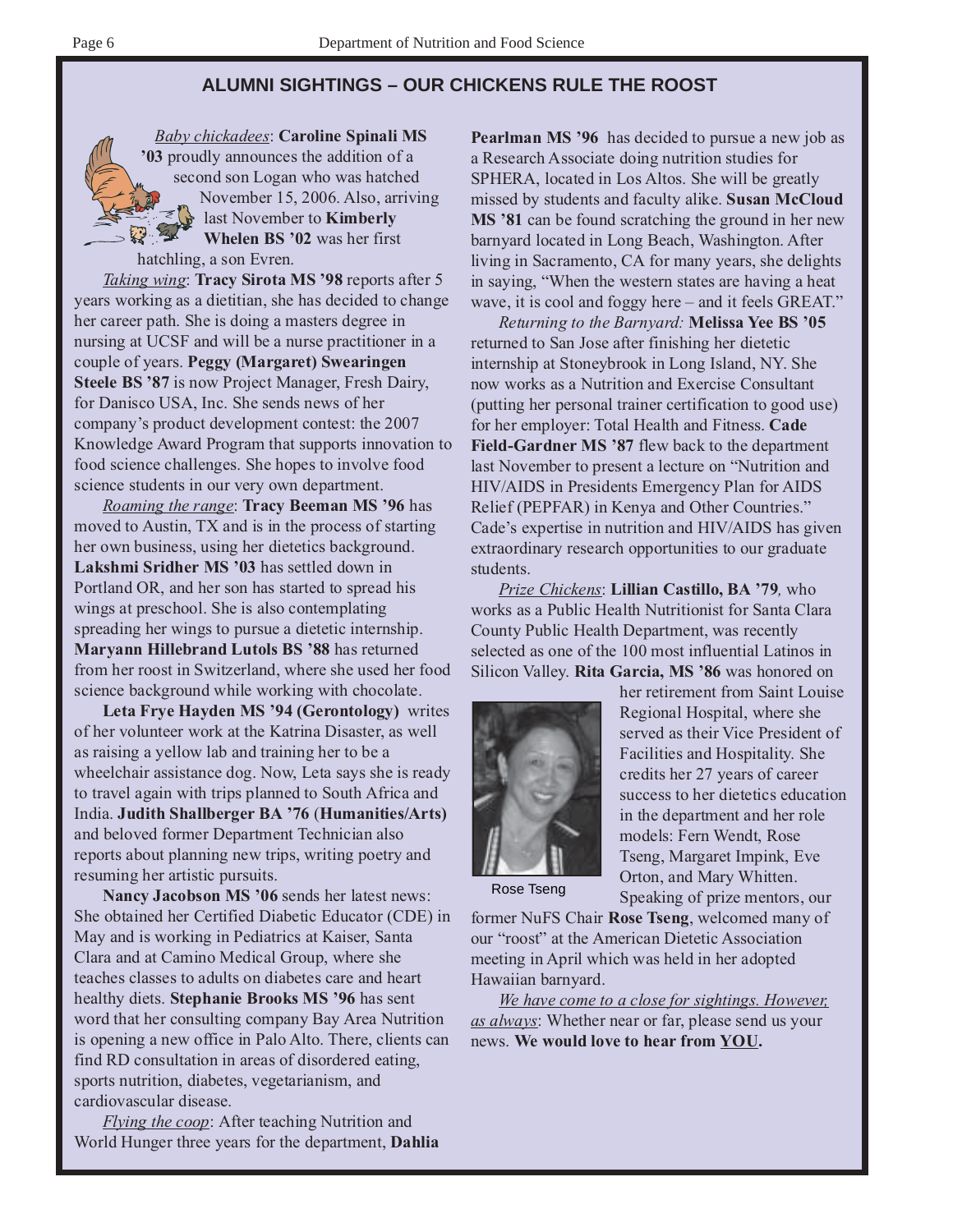# **"RESEARCH ACCOMPLISHMENTS" NUFS MASTER OF SCIENCE GRADUATES Fall 2006/Spring 2007/Summer 2007**

| <b>Morvarid Afraz</b>      | Role Copper Plays in Angiogenesis                                                                                                                                     |
|----------------------------|-----------------------------------------------------------------------------------------------------------------------------------------------------------------------|
| Vilma Andari               | Evaluation of Browning Effects in Fresh Whole Wheat Pasta Raviolis with Various<br>Fillings                                                                           |
| Sajida Arsiwala            | Development and Evaluation of Culturally Relevant Educational Material on<br>Carbohydrate Counting for South Asians with Diabetes                                     |
| <b>Michelle Berger</b>     | Prevalence of Malnutrition in HIV/AIDS Orphans in Nyanza Province of Kenya: A<br>Comparison of Conventional Indices with a Composite Anthropometric Failure<br>(CIAF) |
| <b>Maryam Daghigh</b>      | Effect of Vibration and Time on Torque Reduction of Plastic Cap                                                                                                       |
| <b>Christina Erickson</b>  | Comparison of Different Antipsychotic and Antidepressant Medications and Their<br><b>Effects on Metabolism</b>                                                        |
| <b>Sunny Henderson</b>     | The Effects of a 4:1 EPA/DHA Fish Oil Supplement on Plasma Lipid Profile and RBC<br><b>Fatty Acid Composition</b>                                                     |
| <b>Karen Knoblaugh</b>     | The Prevalence of Exposure to Undeclared/Hidden Wheat When Dining in a<br>Restaurant or Other Foodservice Establishment                                               |
| <b>Heidi Kromschroder</b>  | Prevalence and Types of Food Cravings in a Multicultural Urban College Community                                                                                      |
| <b>Jeremy Lampel</b>       | The Effects of a High EPA Supplement with Vitamin E on Oxidized LDL                                                                                                   |
| Kristi Langerak            | Clinical Assessment and Management of Psychiatric Patients: What Dietitians Need to<br>Know About Stress, Major Depressive Disorders, and Diabetes                    |
| <b>Chun Liu</b>            | Biotin Requirement and its Biosynthesis Blockage in the Free-living Nematode,<br>Caenorhabditis elegans                                                               |
| <b>Miral Maamoun</b>       | Food Habits and Acculturation Among First Generation Egyptians living in the San<br>Francisco Bay Area                                                                |
| Vaibhavi Mahabal           | A Review Paper on Glycemic Index of Foods                                                                                                                             |
| <b>Yashmi Mistry</b>       | Infant Feeding Practices of Vietnamese American Women                                                                                                                 |
| <b>Susanne Rough</b>       | The Motivation for Cancer Patients to Take Donated Human Milk                                                                                                         |
| <b>Farah Sabir</b>         | Milk, Protein, and Tea Tannin Interaction                                                                                                                             |
| <b>Kanwaldeep Shergill</b> | Use of Portfolio as Part of Program Outcomes Assessment for Nutrition and Food<br>Science Department at San Jose State University                                     |
| Jenab Shiyaji              | Determination of Antioxidant Activity of Polyphenol Extract from Grape Seeds in<br>Canola Oil                                                                         |
| Deepa Singamsetti          | Insulin Resistance Syndromes-Polycystic Ovary Syndrome, Acanthosis Nigricans, and<br>Hirsutism                                                                        |
| Monika Suri                | Effect of Conjugated Linoleic Acid in Humans: A Review of Current Knowledge                                                                                           |
| <b>Linda Sweeney</b>       | Evaluation of "Fit for Learning Program"                                                                                                                              |
| <b>Diane Vecchi</b>        | Evaluation of a "Healthy Pizza Kitchen" Nutrition Program at a Children's Museum                                                                                      |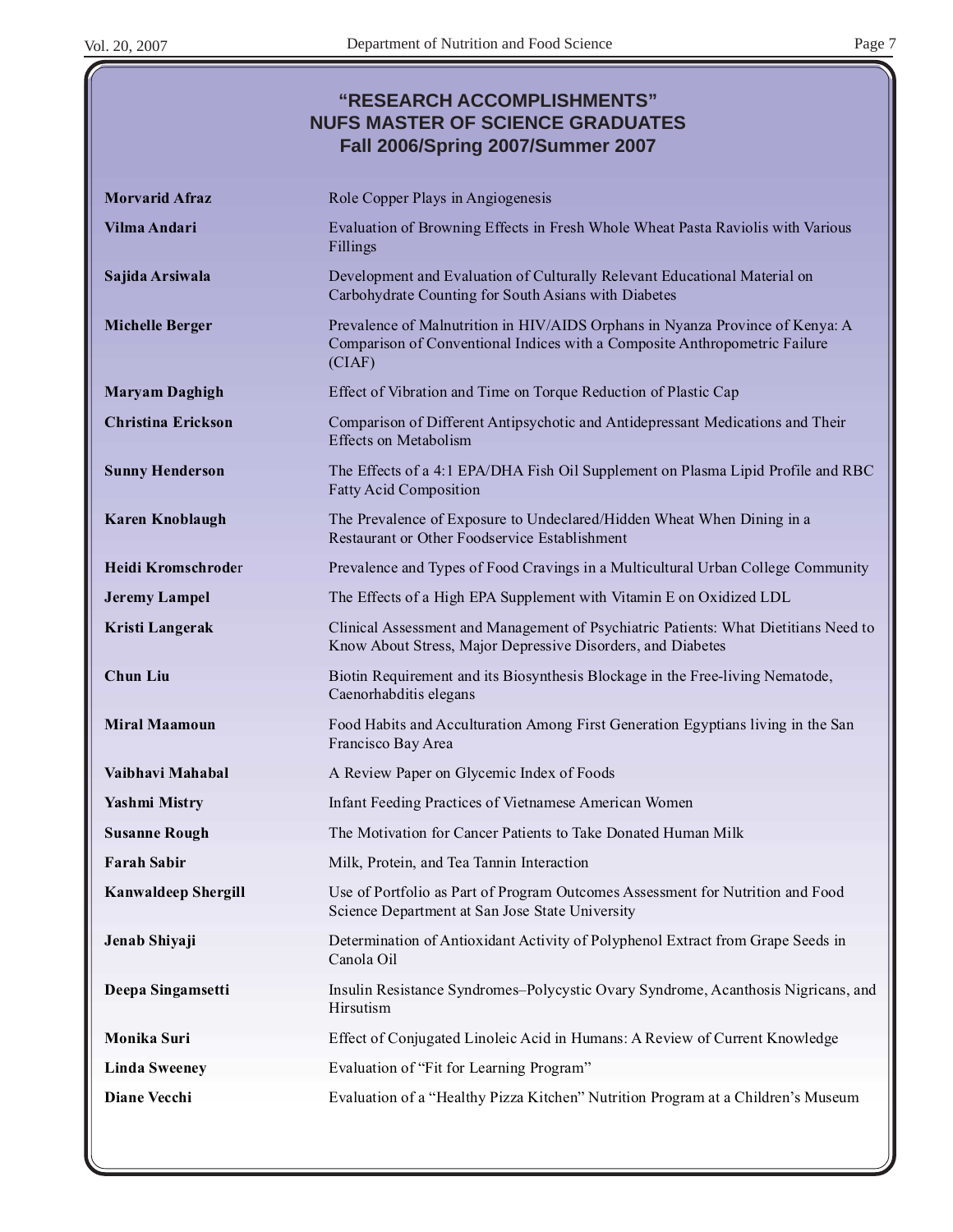

**STUDENTS SPARKLE WITH SUCCESS 2007 "STARS"**



*San Jose State University Alumini Association Scholarship*

Luisa Garrett \$2500

*College of Applied Sciences and Arts Outstanding Award for Graduate Research*

Xiaoyan Xiong

*Outstanding Dietetics Student of the California Dietetic Association 2007*



Yashmi Mistry

#### *College of Applied Sciences and Arts Small Research Grants*

| Kerry White  | \$500 |
|--------------|-------|
| Jamie Kubota | \$500 |

#### *College of Applied Sciences and Arts Dean's Undergraduate Scholarship*

| Luisa Garrett                               | \$500 |
|---------------------------------------------|-------|
| <b>Molly and Gene Rauen Research Awards</b> |       |

Katie Missakian \$500 Jamie Kubota  $$500$ 

#### *Josephine & Frank Morris Award*

| Sunny Henderson | \$200 |
|-----------------|-------|
| Diane Vecchi    | \$200 |

*Louie Barozzi Scholarship for International Students*

Shilpa Sharma \$1500

*Circle of Friends Scholarship Awards:*

*Jean Downes Schloarship* Damara Johnson \$1000

*Evelda Smith Scholarship* Jamie Kubota  $$1000$ 

*Fern Wendt Memorial Scholarship* Ka Yan Wong \$1000

| Rose Tseng Scholarship |        |
|------------------------|--------|
| Luisa Garrett          | \$1000 |

#### *Hal Adams Excellence in Food Science Award*



Gerstein Padua \$300

#### *Department of Nutrition and Food Science Outstanding Student Awards:*

| <b>Baccalaureate candidate</b> |       |
|--------------------------------|-------|
| <b>Nutrition/Dietetics</b>     |       |
| Vicky Niblack                  | \$150 |

*Food Science & Technology* Gerstein Padua  $$150$ 

*Masters Candidate* Michelle Berger \$150

#### *Department Service Awards*

| \$100 |
|-------|
| \$100 |
|       |
| \$100 |
| \$100 |
| \$100 |
| \$100 |
|       |



Michelle Berger

| \$100       |  |
|-------------|--|
| \$100       |  |
| \$100       |  |
| \$100       |  |
| \$100       |  |
| <b>AIAA</b> |  |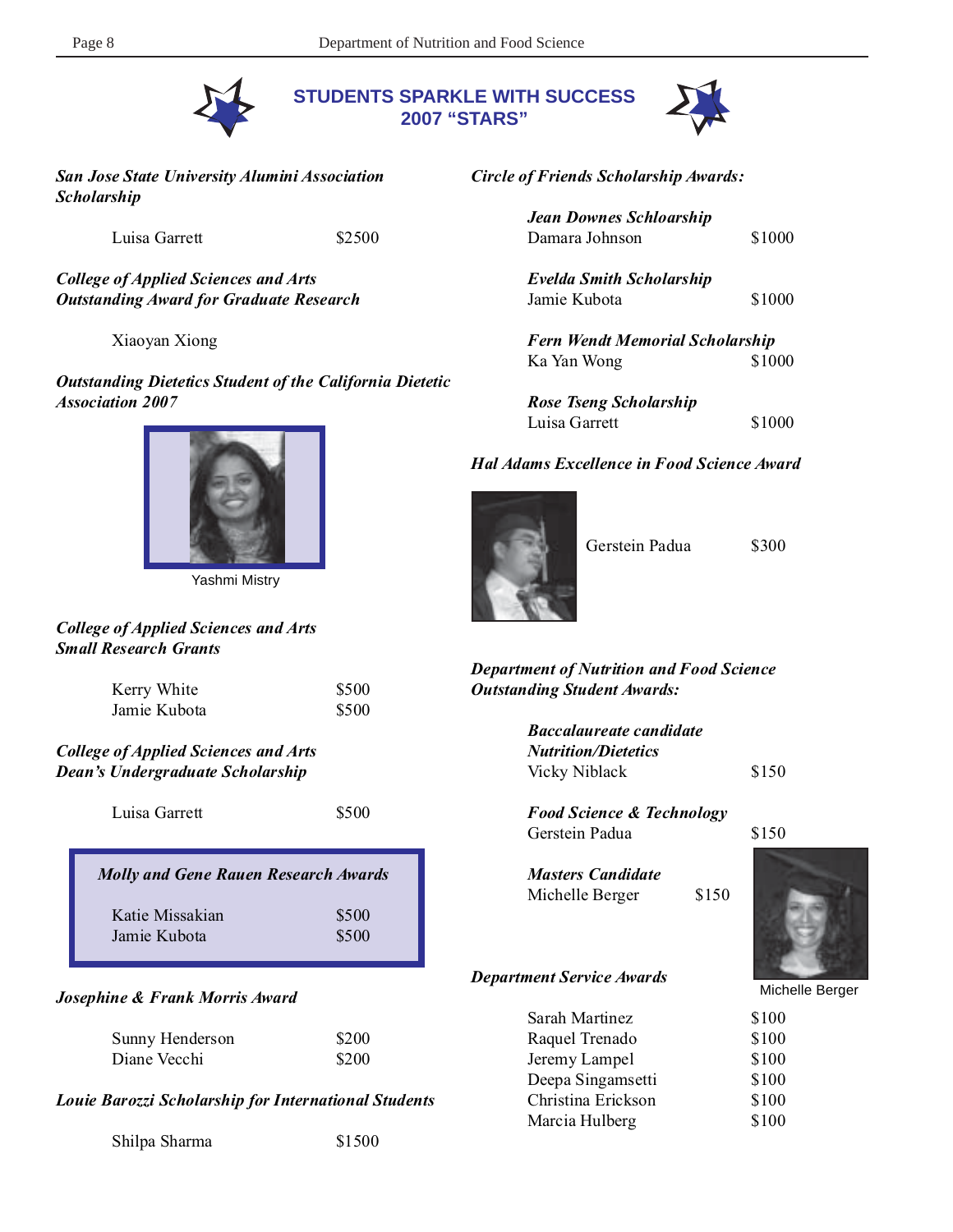#### **Dietetics**

Sharanjeet Budwal Anne Bui Natalie Caples Claudia Chan Anh C. Diep Richard Duque Marcia Mowery Hulberg Fernando Jauregui Yukari Kobashi Hylary Konopacky Hong Wen Lee Mara K. Mamani-Paco Sarah Martinez Tony Nannini Vicky Niblack Danielle Reyes Mario Ruiz Asma Sarosh Jamie Schneider Nha Tran Raquel Trenado Alejandro Villalobos

**Food Science & Technology** Tina Le Gerstein Padua Khanh M. Tran

**Packaging** Tao Feng Ernie Leung Ki Nam Kenny Ro Kenneth Tan Pepito Valdoz

#### **Emphasis in Sports Nutrition** Carrie Miller

**Emphasis in Nutrition Education** Eliko Bridgewater Naheeda Khaliqi Missy Schipper

**Emphasis in Nutritional Science** Jessica Santa Ana

**Emphasis in Food Management** Christi Ka Po Chan Anita Heskett Miyuki Nakao



The Hats say it all! Left to right are Christina Erickson, Karen Knoblaugh, Farah Sabir, and Michelle Berger.

# **DIETETIC INTERNSHIP PLACEMENTS 2006-2007**

#### **External Dietetic Internships**

Sunny Henderson, Fresno State University Dietetic Internship Stephanie Lasher, Fresno State University Dietetic Internship Richard Duque, ARAMARK Healthcare, St. Joseph Medical Center, Kansas City, MO

#### **Internal Dietetic Internships**

Kristi Langerak, HM Composite Tony Nannini, Alum Rock School District, Sequoia Hospital Thi Nguyen, Mariner, Regional Medical Center of San Jose Divya Puri, Good Samaritan Hospital Diane Vecchi, San Lorenzo Unified School District, VA Medical Center, SF Annie Tseng, Mariner, Washington Hospital Sajida Arsiwala, Santa Clara Valley Medical Center, Good Samaritan Hospital Michelle Berger, Mt. Diablo Unified School District, VA Medical Center, SF Christina Erickson, Pajaro School District, Kaiser Santa Teresa Hospital Ayne Garvisch, Alameda County Medical Center Karen Knoblaugh, Regional Medical Center of San Jose Han Le, Alum Rock School District Hafsabibi Mojy, Regional Medical Center of San Jose Deepa Singamsetti, Livermore Valley Unified School District, Washington Hospital Martine Ward, Cupertino Elementary School District, Valley Care Medical Center Corinna Zaglmayr, Nadividad Medical Center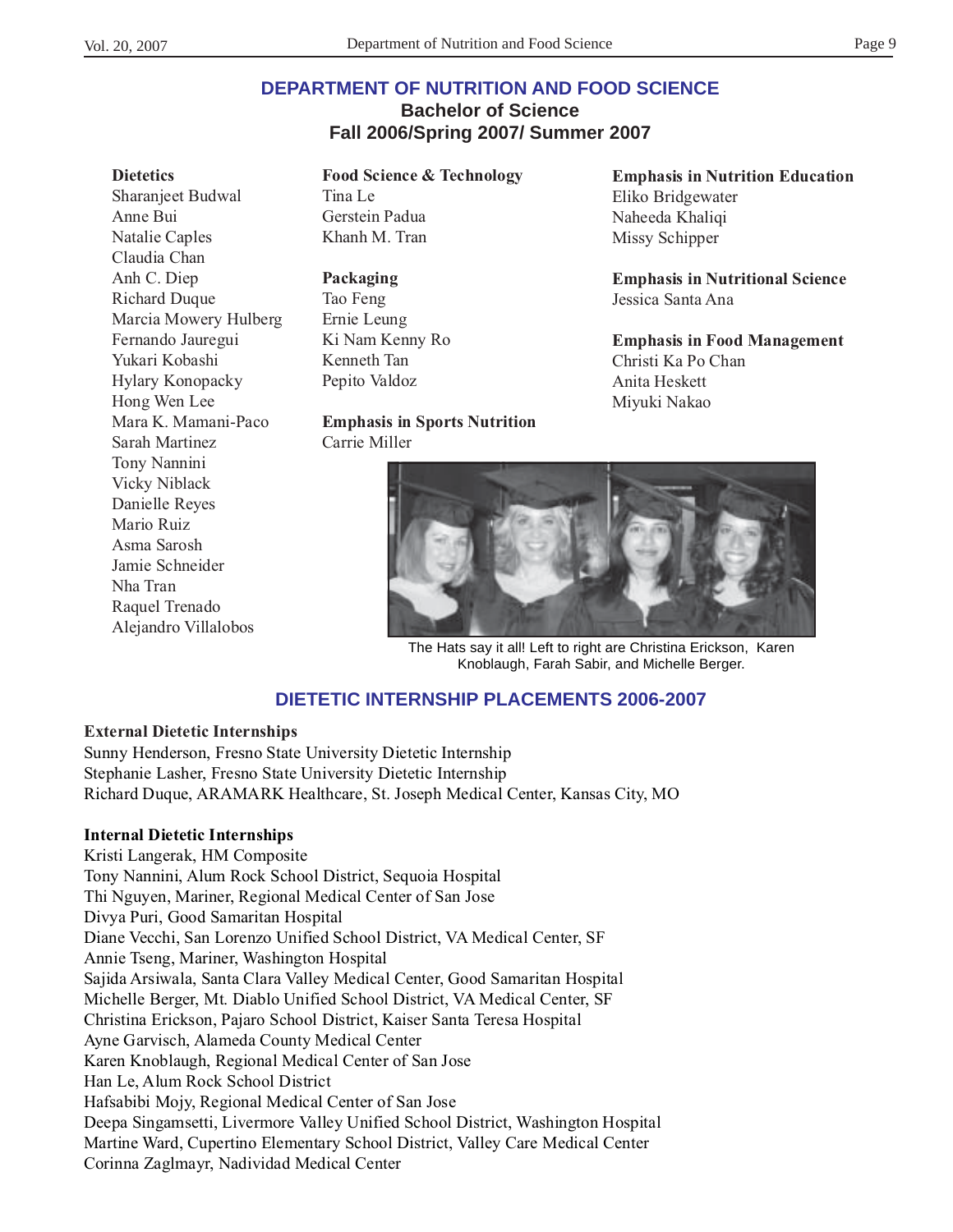# **NEAT MAKES A CLEAN SWEEP SJSU STUDENT ORGANIZATION OF THE YEAR**

By Jeremy Lampel



Prancing Banana Kristen Wood (left) poses with SJSU student.

the San Jose community. Members of NEAT promote healthy nutrition through nutrition education seminars

and workshops, coordinating events, and even nutrition counseling.

NEAT is part of the SJSU peer health program located in the Student Health Center and is led by the campus Registered Dietitian, Jenn Waldrop. With the help of faculty advisor, Dr. Marjorie Freedman, NEAT has been recognized as the 2007 SJSU Student Organization of the Year.



You may have seen them

prancing around campus dressed up as fruits and veggies or preaching in the Student Union about the importance of eating breakfast. One thing is for sure: Members of The Nutrition Education Action Team (NEAT) are serious about nutrition education. NEAT is a dynamic group of specially trained student educators who advocate healthy nutrition practices to SJSU students and throughout

NEAT educator in action

This prestigious award was well deserved. In this past year alone, NEAT members completed a total of 44

presentations to campus and community groups. Some of the community presentations include: Santa Clara High School Students with a focus on general nutrition, Cyprus Gardens Senior Housing with a focus on diabetes management, and the MLK Library youth conference helping teens emulate positive body image.

Since it is a firm belief among NEAT members that balanced eating habits will improve overall health, as well as academic success, campus education and outreach is of utmost importance.. This past March, NEAT members were very successful in coordinating the annual SJSU Nutrition Fair, which was comprised of exciting exhibits, engaging all



Bearded Pea in a Pod, Jeremy Lampel

types of students in nutrition education. Later on in the semester NEAT participated in the National Eating Disorders Awareness Week event themed, "Shattering the Images of Perfection" which focused on body image and the effect it has on student's lives.

Not only is NEAT a valuable resource for the campus and community, it is an amazing learning experience for the student volunteers. It is a commitment that empowers students to step up and take action, regardless of their public speaking fears, and connect with people that genuinely want their help.

# **NUFS STUDENT CLUB HIGHLIGHTS**

*Fall semester was filled with planning activities*: including marketing of new Club merchandise (showing off our new logo), welcoming new members, and formulating fundraising ideas.

*Spring semester was action oriented and brimming with outstanding guest speakers:* The list of speakers included: Jena Roberts: The National Food Laboratory; Celine Chan, Nutrition Services Manager, Santa Clara County Senior Nutrition Program; Eric Wilhelmsen,

Alliance of Technical Professionals; Ed Silva, American Licorice Company; Maria Varga, Dadant and Co; and Lori Smith; Blommer Chocolate.

As a strong conclusion for the academic year, the Club requested and received funding from SJSU Associated Students, which paid registration fees for five Club members to attend the California Dietetic Association annual meeting held in April. It was a terrific year, and we look forward to the next!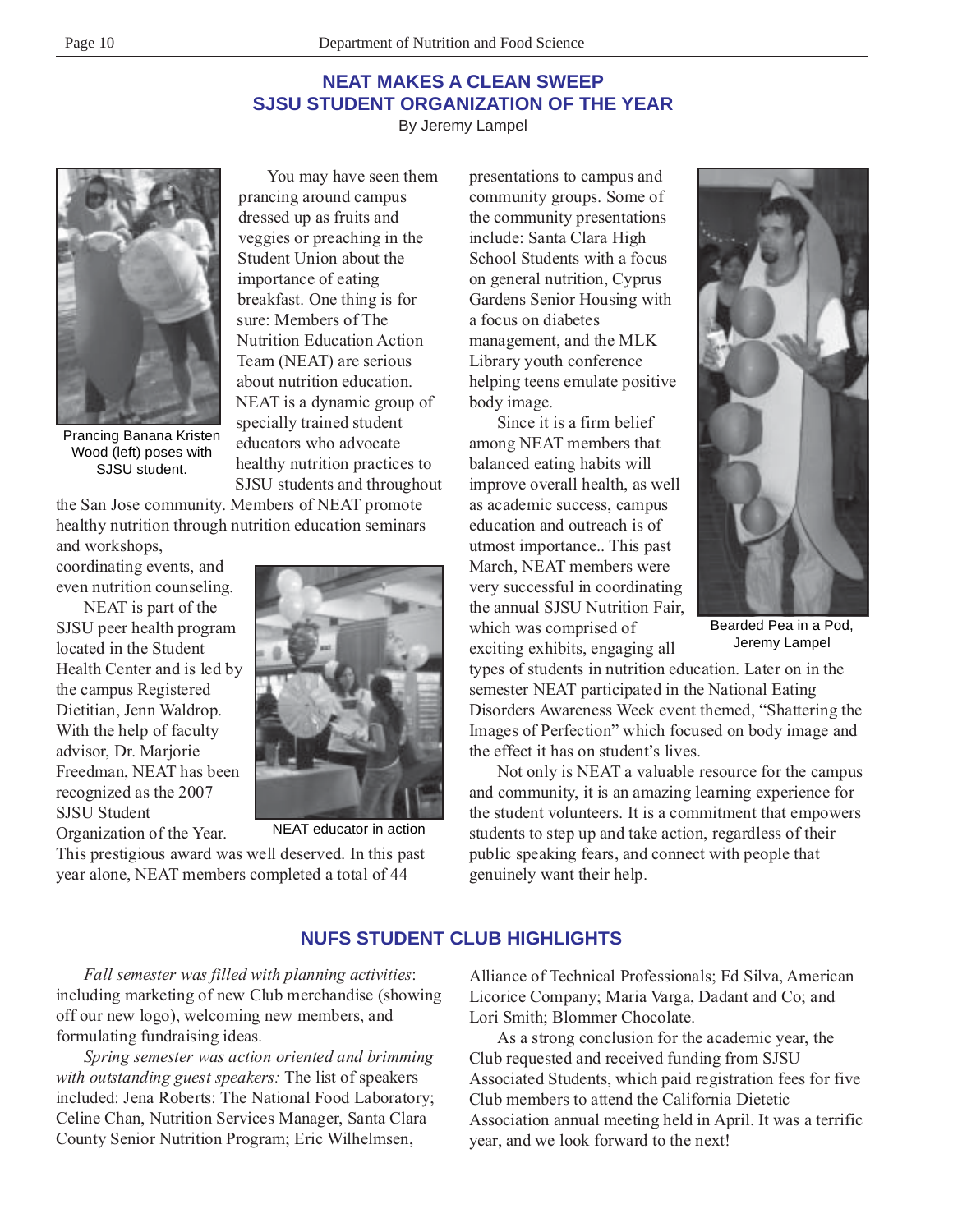### **SJSU 150TH ANNIVERSARY: WHERE TRADITION MEETS TOMORROW** By Lisa Gulliland

The 150th anniversary of San Jose State University (1857-2007) is here! A year-long celebration, is planned, which was kicked off with a fundraising event on January 26, 2007 in the Martin Luther King, Jr. Library. The highlight was the Historical Exhibit currently displayed on the 2nd floor, now accessible to the public. The exhibit will last through December 15, 2007.

Visitors can get a good idea of SJSU's rich history by taking a walk down its historical "time- line." Show cases feature: "Shining Moments in Sports," "In Time of War," and "Spartan Spirit."

The exhibit also includes letters, photographs, and diplomas from the university's special collections. Prominent Spartan alumni are featured, as well the diversity of our student body. For more information on SJSU's 150<sup>th</sup> anniversary, please visit: www.sjsu.edu/ 150th

Our  $150<sup>th</sup>$  anniversary celebration is saddened by the passing of our Dean of the College of Applied Sciences and Arts (CASA), Inger Sagatun-Edwards

(1944 – 2007), on April 2, 2007. She was instrumental in raising the profile of CASA, making it one of the biggest and strongest colleges at San Jose State University. However, the celebration is also made more meaningful by a gift of \$10 million by Ms. Connie L. Lurie, a 1964 SJSU graduate. It will be used to support teacher education and develop SJSU's first independent doctoral program for secondary school administrators.

San Jose State University is the oldest institution for higher learning on the west coast, with about 22,000 undergraduates and 7,000 graduate students, and 2,400 faculty and staff. For the last decade, *U.S. News & World Report* has ranked SJSU as one of the West's top 10 public universities offering bachelor's and master's degrees. Further, the university is the number one supplier of engineering, computer science, and business graduates to Silicon Valley, in addition to being a top provider of registered dietitians and other outstanding nutrition and food science professionals!



Diane Vecchi gives us a look at "Behind the Scenes."

Left to right are Alejandro Villalobos, Tony Nannini, Mario Ruiz, and Fernando Jauregui.